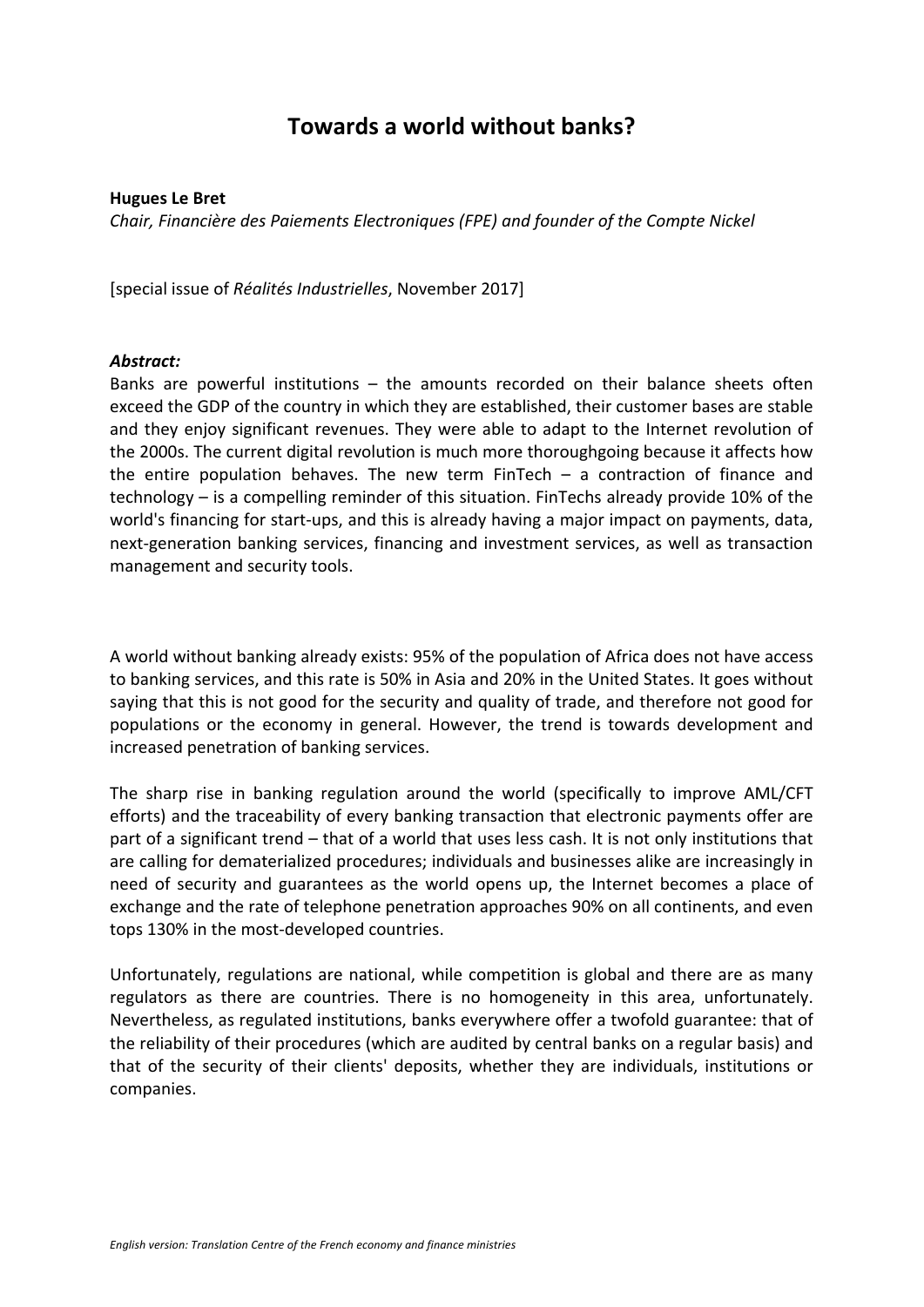And yet, a paradox is upending this scenario: the more the world regulates itself and becomes secure (and thus as electronic transactions replace cash), the less banks are needed. Three key phenomena are disrupting banking activities.

The first of these has to do with regulation itself. A regulator, wishing to stimulate competition and bring down prices for the end consumer, opens the field to new entrants. By carving up the various professions, regulators allow new establishments to carry out certain types of activity without being bound by the due diligence and capital requirements of players who carry out a full range of activities, i.e. the banks. In Europe, the Payment Services Directive (enacted into French law in 2009) has allowed payment companies to flourish. A second directive will be applicable from 2018 onwards and will open up a much wider field of possibilities, notably thanks to instant payment, but also through defining a framework for how banking data may be used. Previously, data has been the property of banks, which have sought to protect it. Under the second directive, data can be published using APIs (application programming interfaces), allowing, for example, individuals to make a transfer directly from an aggregator, or to take advantage of third-party offers.

The second phenomenon is technological in nature. It poses the greatest threat to banks with aging infrastructures. These new technologies include artificial intelligence and robotadvisors that can predictively offer advice, design new individually-adapted products and help customers proactively decide where to place their money. Another new technology is blockchain applications, i.e. the implementation of OTC payments within a network that is distributed, secure and certified.

Artificial intelligence is becoming accessible to all. The recognition of shapes, the exponential advances in computing power, the speed of data transmission – artificial intelligence, simply put – allows everyone, in real time, to have the right diagnosis, to benefit from shared opinions and to choose simple, transparent and competitive offers. Intelligence has shifted, language has evolved, and account managers working in agencies are increasingly helpless. Millennials have been swimming in this world – a world at their service – since birth. They no longer carry out transactions at bank counters, and as a result, banks can no longer read the signals.

By making banking data available to third parties via controlled and secure gateways, APIs will give rise to a number of new uses. Private APIs are not the problem; they are designed for internal use by bank customers. Public APIs are also not an issue (such as the ones that allow Google Maps to geo-track you, or Twitter to link you to the news feed of your choice). The real concern in the future will be open APIs. Will banks be able to offer their customers new solutions through third-party applications? The regulatory framework is a work in progress. Standards for secure interfaces for accessing confidential information have not yet been defined.

Insurers, telephone operators and the global digital giants are particularly interested in Open APIs. But could this spread much wider, involving every retail outlet, every service and perhaps even government administration?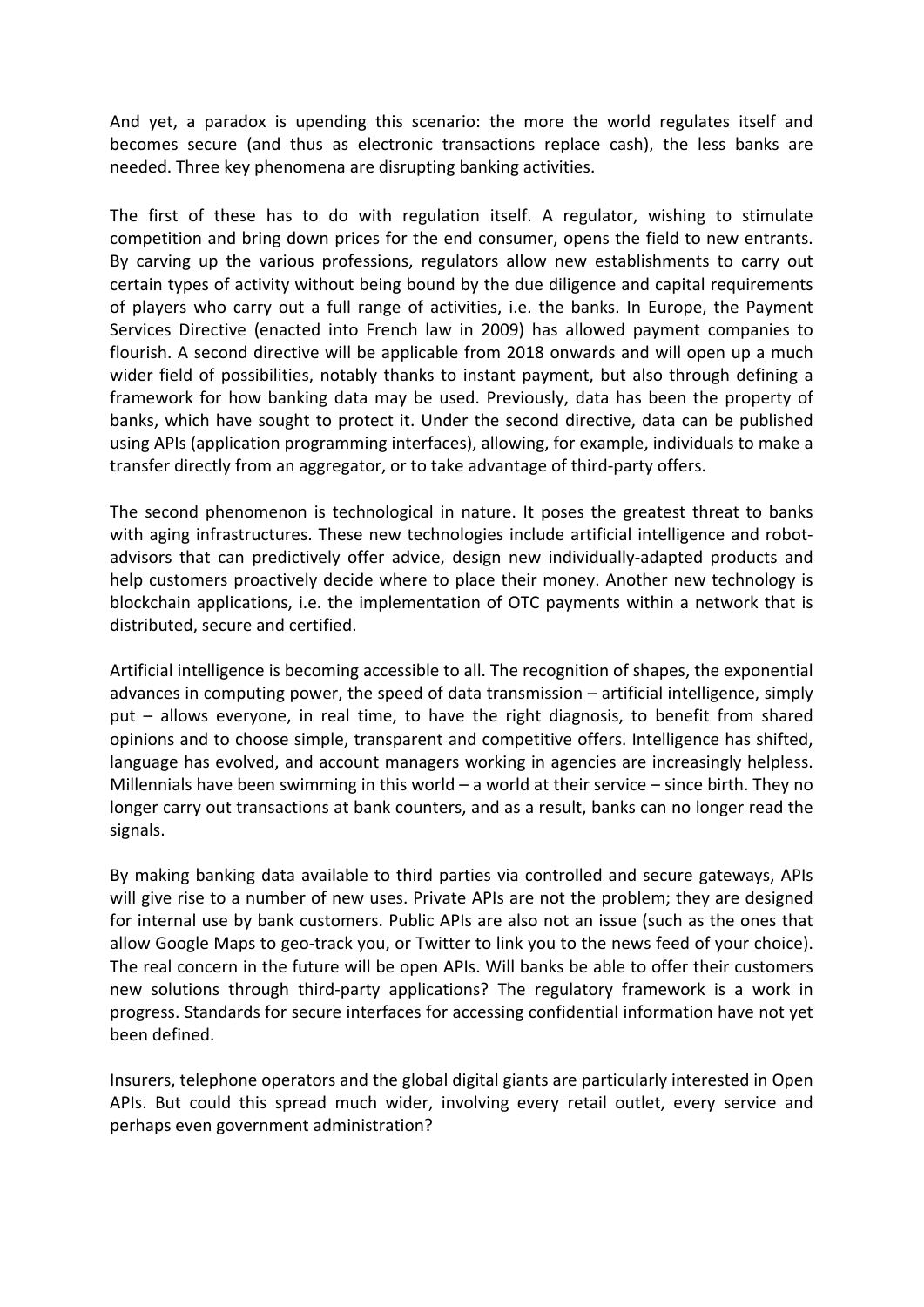The revolution in banking data accessibility is underway. There is a major risk of disruption for banks, which could be dominated by new players offering new and better-designed services (like Google News, which is quite happy to scrape content from media everywhere for its own benefit).

In this area, England appears to have taken the lead. The UK Treasury Department created the Open Banking Working Group in late 2016, which brings together banks, consumer associations and research institutes. The idea is to make the UK a trailblazer in the area of open banking. UK banks are expected to adopt a common digital standard by 13 January 2018, the date set for the enactment of the second European Payment Services Directive (PSD2) into domestic legislation EU-wide.

Will France be ready? The Prudential Supervisory and Resolution Authority (ACPR) is working on this, together with the FinTechs and the banks. A theoretical deadline has been set for early 2018.

The third phenomenon has to do with societal changes, which bring with them a complete change in codes, method of references and values. This paradigm shift is illustrated by the fact that everyone now relies more on the advice of their peers than on that of a distant, obscure institution, however prestigious it might be. In the future, everyone will generate his or her own income, either through the rules changing, or because each individual will become a shopkeeper by renting their car on OuiCar, their apartment via Airbnb or by selling their sofa on Leboncoin...

The most important subject in the virtual world – the world of data and electronic activity – is security. Trust is the key to everything. Today, banks are reliable trusted third parties. They provide you with a bank identity, which is issued to you after numerous checks of official documents. They issue you a bank identification code, which is a unique number – to which they link another unique number, that of your bank card. Increasingly frequently, they are adding another unique number: your mobile phone number. In France, Compte Nickel and C-Zam are doing the same. After three years of existence, more than 30,000 Nickel Accounts are opened each month, double the number of accounts opened in all banks.

Today, to verify that you are indeed the originator of a transaction, the system sends you a challenge on your cellphone number: it is a code delivered by text message (which is not very secure) or a number obtained via an authentication application.

Tomorrow, other tamper-proof authentication methods linked to your unique bank identification number (BIN) will expand and enhance transaction security: they will use your voice, which is unique, the iris of your eye, your fingerprint or the shape of your face or even your ear (when you pay, you place your cellphone against your ear, an acoustic signal immediately and unmistakably recognises the shape of your ear canal, and the payment is validated).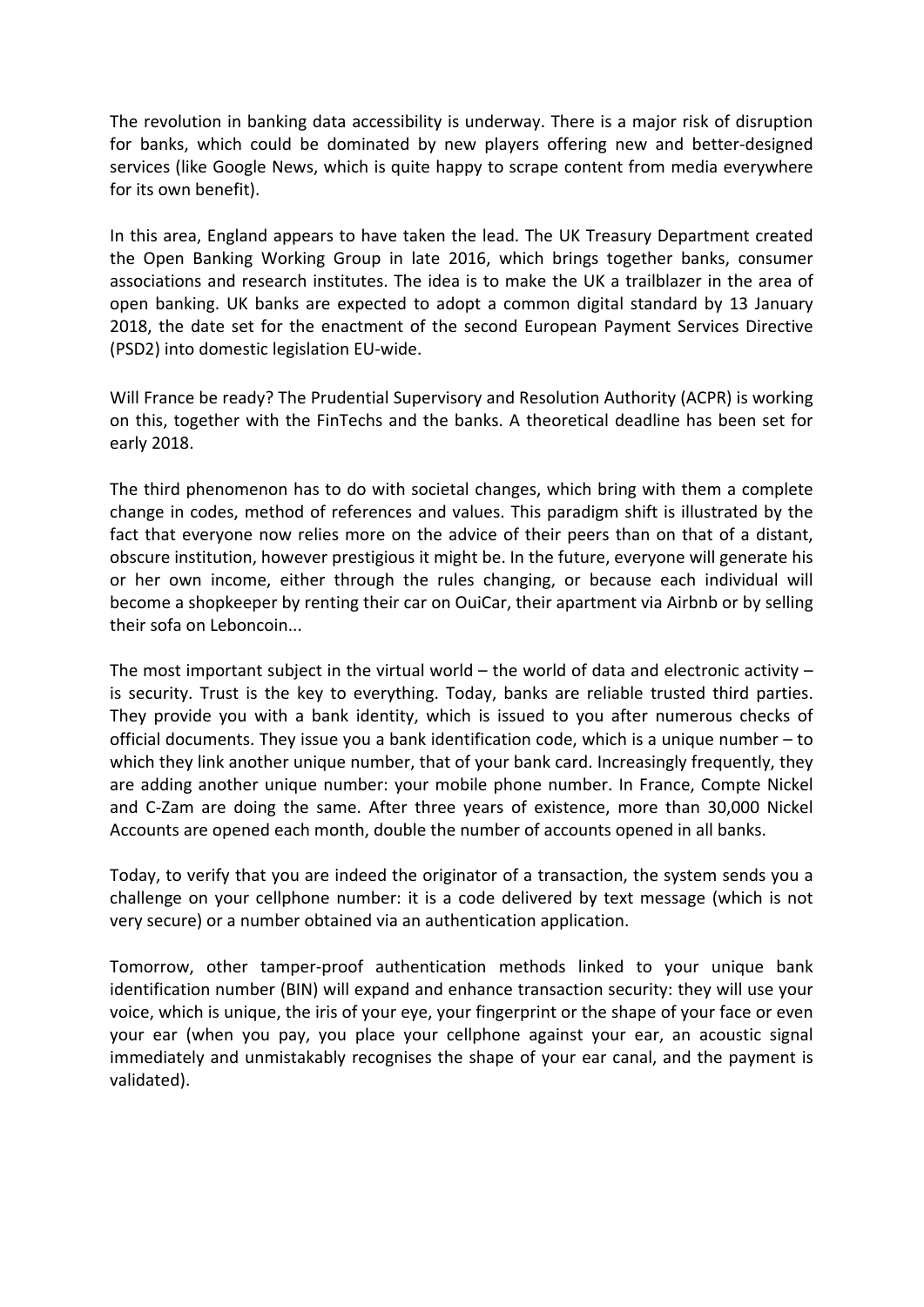The security of authentication systems will be strengthened with the verification of not only one, but two factors related to what a customer knows (his or her secret code), what he or she is (biometrics) and what he or she alone holds, namely an authentication token or token integrated into his or her cellphone.

Tomorrow, we may be able to pay with a simple wink or by sticking out our tongue, without cash. On the Web, everyone will become their own trusted third party thanks to an authentication certificate, possibly supplemented by a score awarded by their bank, their telecom operator or simply by their payment institution.

Looking ahead, these three phenomena will alter the value chain of financial activities. Many new entrants will position themselves with respect to data, security, transport, certificates, and APIs and their gateways. All of these elements could escape the banks.

The more that banking activities are based on very high added value (such as those aimed at large companies: structured financing, financing for projects, derivatives, and so on), the more difficult it will be for new entrants who do not have sufficient experience to access them.

On the other hand, the more that banking activity is dedicated to the general public and to small and medium sized enterprises (SMEs) thanks to the use of automated processes, the lower the value of banking *per se* in the chain.

In the future, will new arrivals be able to capture significant market share by acquiring brand franchises and successfully ascending the value chain to go after the most interesting links?

In Europe today, 10% of investments in technology are made in FinTechs; a huge number of initiatives are underway – whether by telecoms firms, large companies or the entire FinTech market – all of which are helping to create value. Contrary to the "Internet bubble", some models are becoming profitable and gaining market shares equivalent to those of small regional banks, as shown by the rapid progress of the *Compte Nickel*.

The advantage that new arrivals have is their ability to see things that more long-standing stakeholders do not. Although our initial goal with the *Compte Nickel* was to right a wrong – i.e. exclusion from banking services – we realized after the fact that our client base was actually much larger: those banned from having bank accounts, of course, but also all those who are not interested in paying high bank charges (amounting to several hundred euros per year), including overdraft fees, and who do not want to spend more than they have. Paying and being paid: this can be handled by simple and efficient technology.

The main advantage of new arrivals is also that they are starting with blank technological slates, and therefore do not have to bear the historical burden of heavy infrastructure. In France, for example, only *néobanques* (next-generation banks) offer real-time payment services to their customers.